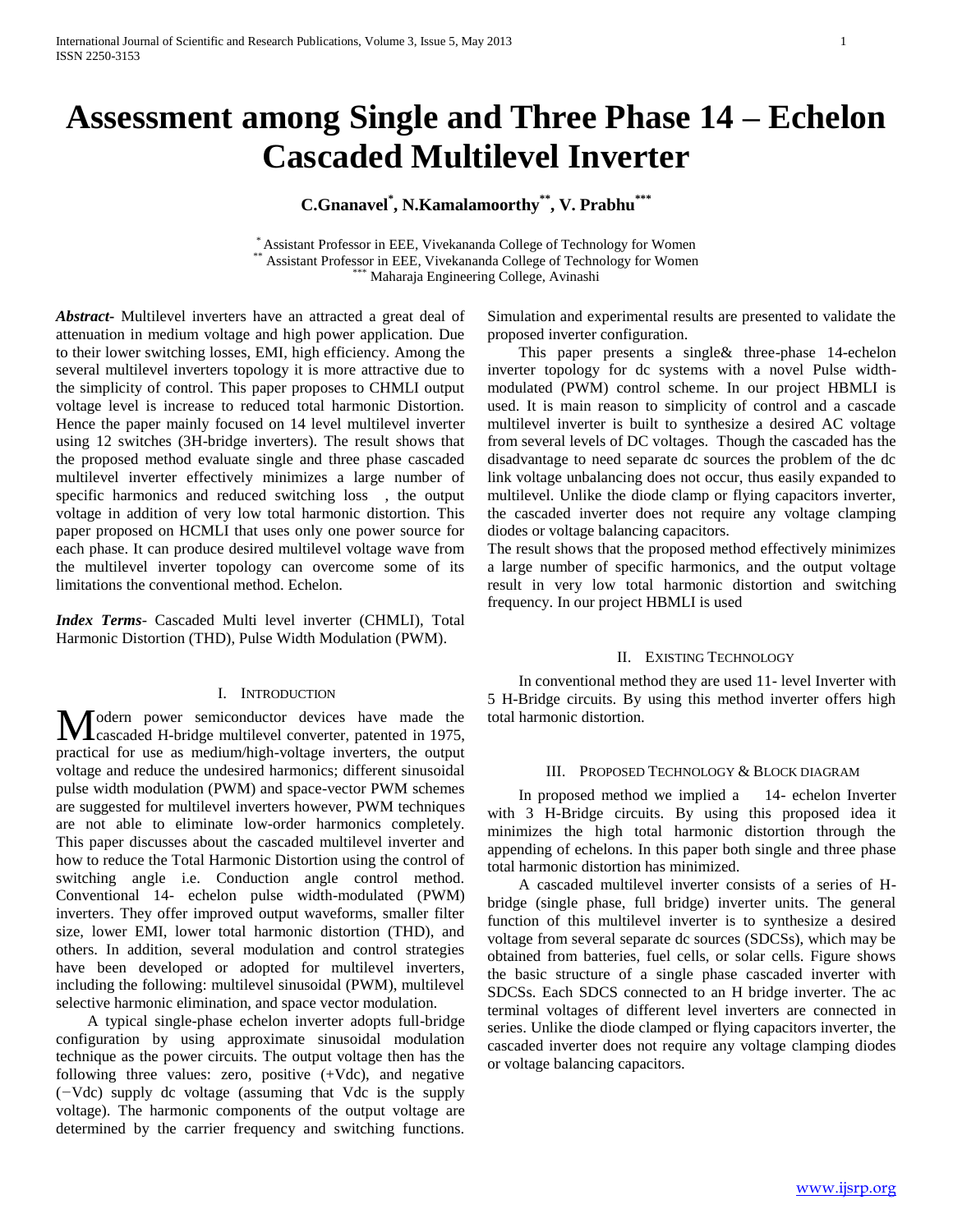

**Fig 3.1 Block Diagram**

 One multilevel inverter topology incorporates cascaded single-phase H-bridges with separate dc sources (SDCSs) from the transformer secondary. This requirement makes renewable energy sources such as fuel cells or photovoltaic a natural choice for the isolated dc voltage sources needed for the cascade inverter. Fig shows a single-phase structure of an m-level cascade inverter. Each SDCS is connected to a single phase fullbridge, or H-bridge inverter. Each inverter level can generate three different voltage outputs,  $+V_{dc}$ , 0, and  $-V_{dc}$ , by connecting the dc source to the ac output by different combinations of the four switches one of the main advantages of the cascaded inverter is that the series of H-bridges makes for modularized layout and packaging. This will enable the manufacturing process to be done more quickly and inexpensively. Also, redundant voltage levels can be included in an application design so that the inverter can still operate even with the loss of one level. This enables the multilevel inverter to continue to function even when there is a problem with one of the dc sources or with one of the power electronics devices that make up the H-bridge. This paper discusses about the cascaded multilevel inverter and how to reduce the Total Harmonic Distortion using the control of switching angle i.e. Conduction angle control method.

 Multilevel inverter is constructed depends on the number of echelons. Totally it requires (m-1) capacitors and 2 (m-1) switches for the construction of m level inverters. And also it needs 2 (m-1) (m-2) diodes to clamp the voltage at various level of voltage. Gate signal is generated using the comparator. The ramp signal is compared with DC voltage. By adjusting the DC magnitude the pulse width is controlled. Here the lower switch conducts for long time than the upper switch.

#### IV. PROPOSED MANEUVER

 This paper presents a new control method for the cascaded H-bridge multi-level inverter. Although the proposed method results in a slight reduction in voltage levels, only one isolated dc source per phase is required. This reduces the inverter cost and complexity. This new method is first applied to the traditional cascaded H-bridge inverter for two and three cells per phase. The control is then applied to an inverter with multi-level cells. A joint-phase redundancy technique is also explored for extending the power quality of the proposed technique

 A cascaded multilevel inverter consists of a series of Hbridge (single phase, full bridge) inverter units. The general function of this multilevel inverter is to synthesize a desired voltage from several separate dc sources (SDCSs) from transformer secondary, which may be obtained from batteries, fuel cells, or solar cells. Figure4.2 shows the basic structure of a single phase cascaded inverter with SDCSs. Each SDCS connected to an H bridge inverter. The ac terminal voltages of different level inverters are connected in series. Unlike the diode clamp or flying capacitors inverter, the cascaded inverter does not require any voltage clamping diodes or voltage balancing capacitors.

 Among three types of topologies, the proposed paper topology is cascaded multi level inverter method. In this method, the diode clamps the voltage across the switch to one level. And all diodes are selected as same type. i.e. same voltage withstanding capacity. The diode provides the forward path and feedback path to the current.

### V. MODES OF OPERATION

 The operation of echelon inverter is explained in different modes. During each mode what are devices are in on and off condition. There are totally 14 modes for full cycle operation. But for half cycle there are seven modes. i.e. To produce the positive half cycle of output voltage leg A operation of single phase inverter is explained. The remaining negative half cycle operation is for leg B.



**Figure5.1 output voltage waveform to explain the modes of operation**

# **Mode 1 (0 < t < t1)**

 In this mode the output voltage is zero. No devices of upper arm of leg A are turned on. But lower arm switches are in on condition. So the output voltage across the load is zero and equal to  $V_1$ . And all switches of lower arm of leg B are in on condition.

The circuit diagram shows the five level diode clamped inverter with separate DC sources instead of capacitors.

# **Mode 2 (t1 < t < t2)**

 In this mode the switch in upper arm Ma1 is switched on and  $M_{A1}$  in lower arm is switched off. So the output voltage is equal to  $V_2$ . The current flows from the lower diodes  $D_5$ ,  $D_9$  and  $D_{11}$  and through switch  $M_{a1}$  to load. And all switches of lower arm of leg B are in on condition.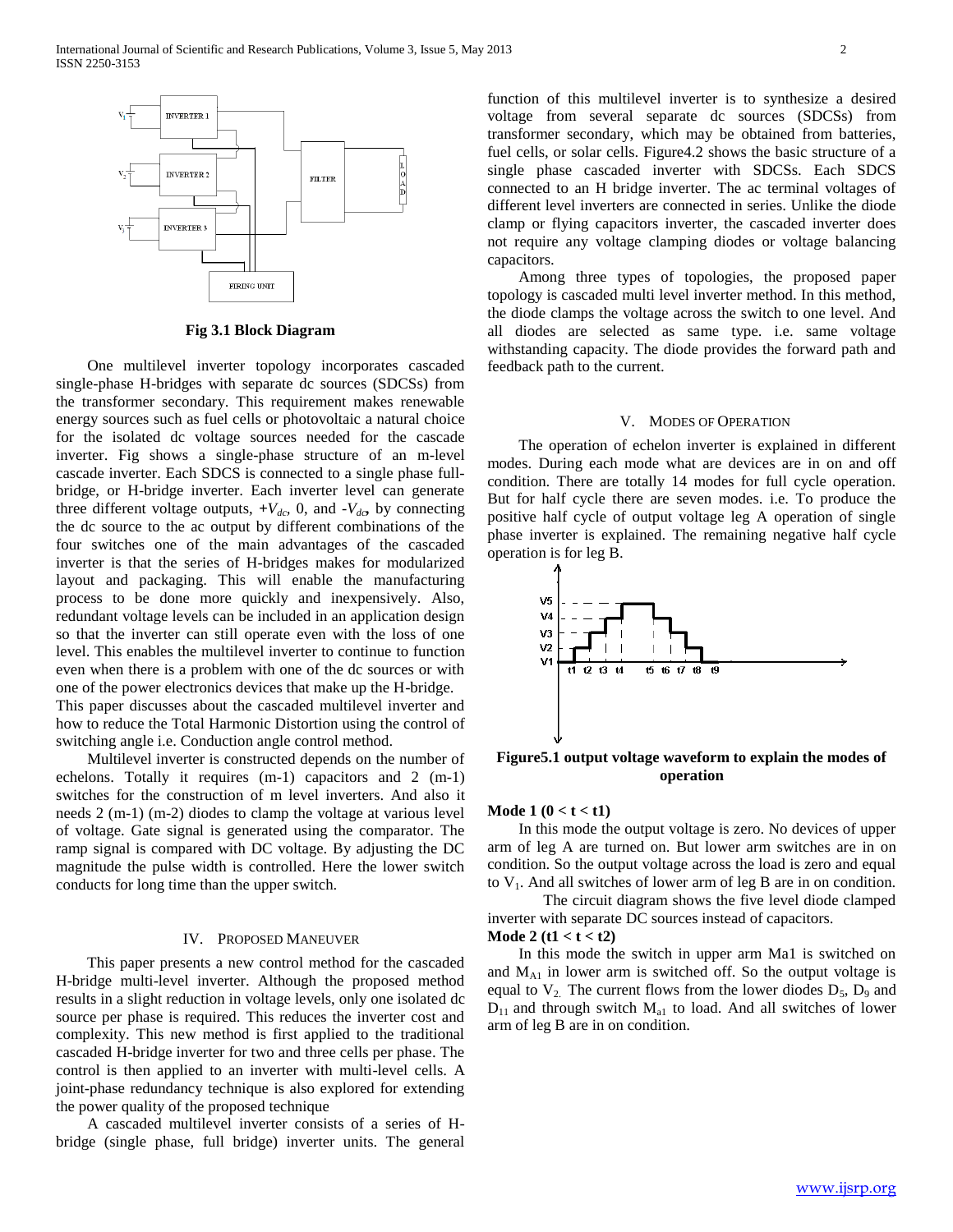

 Figure 5.2 Positive and Negative Mode of Operation mode 1 operation  $(0 < t < t1)$ , Mode 2 operation,  $(t1 < t < t2)$ , Mode 3 operation  $(t2 < t < t3)$ , Mode 4 operation  $(t3 < t < t4)$ , Mode 5 operation **(t4 < t < t5)**, Mode 6 operation **(t5 < t < t6)**, **Mode**   $6(t5 < t < t6)$ 

In this mode the switches in upper arm  $Ma<sub>1</sub>$  and  $Ma<sub>2</sub>$  are switched on and MA1 &  $M_{A2}$  in lower arm are switched off. So the output voltage is equal to  $V_3$ . The current flows from the diodes  $D_8$ ,  $D_7$  and through switch Ma1&Ma2 to load. And all switches of lower arm of leg B are in on condition.

#### **Mode 4 (t3 < t < t4)**

In this mode the switches in upper arm  $M_{a1}$ ,  $M_{a2}$  and  $M_{a3}$  are switched on and  $_{\text{MA1}}$ ,  $M_{\text{A2}}$  &  $M_{\text{A3}}$  in lower arm are switched off. So the output voltage is equal to  $V_4$ . The current flows from diode  $D_1$  through switches  $M_{a1}$ ,  $M_{a2}$  &  $M_{a3}$  to load. And all switches of lower arm of leg B are in on condition. **Mode 5 (t4 < t < t5)**

In this mode the all switches in upper arm  $M_{a1}$ ,  $M_{a2}$ ,  $M_{a3}$  and  $M_{a4}$  are switched on and  $M_{A1}$ ,  $M_{A2}$ ,  $M_{A3}$  &  $M_{A4}$  in lower arm are switched off. So the output voltage is equal to  $V<sub>5</sub>$ . The current flows from the through switches  $M_{a1}$ ,  $M_{a2}$ , and  $M_{a3}$  &  $M_{a4}$  to load. And all switches of lower arm of leg B are in on condition. **Mode 6 (t5 < t < t6)**

In this mode the switches in upper arm  $M_{a1}$ ,  $M_{a2}$  and  $M_{a3}$  are switched on and  $M_{A1}$ ,  $M_{A2}$  &  $M_{A3}$  in lower arm are switched off. So the output voltage is equal to  $V_4$ . The current flows from diode  $D_1$  through switches  $M_{a1}$ ,  $M_{a2}$  &  $M_{a3}$  to load. And all switches of lower arm of leg B are in on condition.

## **Mode 7 (t6 < t < t7)**

In this mode the switches in upper arm  $M_{a1}$  and  $M_{a2}$  are switched on and  $M_{A1}$  &  $M_{A2}$  in lower arm are switched off. So the output voltage is equal to  $V_{3}$ . The current flows from the diodes  $D_8$ ,  $D_7$  and through switch  $M_{a1} \& M_{a2}$  to load. And all switches of lower arm of leg B are in on condition.

# **Mode 8 (t7 < t < t8)**

In this mode the switch in upper arm  $M_{a1}$  is switched on and MA1 in lower arm is switched off. So the output voltage is equal to  $V_2$ . The current flows from the lower diodes  $D_5$ ,  $D_9$  and  $D_{11}$ and through switch  $M<sub>a1</sub>$  to load. And all switches of lower arm of leg B are in on condition

# **Mode 9 (t8 < t < t9)**

 In this mode the output voltage is zero. Because all devices of upper arm of leg A are turned off. But lower arm switches are in on condition. So the output voltage across the load is zero and equal to  $V_1$ . And all switches of lower arm of leg B are in on condition.

#### **5.1Principle of Operation**

 A cascaded multilevel inverter consists of a series of Hbridge (single phase, full bridge) inverter units. The general function of this multilevel inverter is to synthesize a desired voltage from several separate dc sources (SDCSs), which may be obtained from batteries, fuel cells, or solar cells. Figure 4.3 shows the basic structure of a single phase cascaded inverter with SDCSs. Each SDCS connected to an H bridge inverter. The ac terminal voltages of different level inverters are connected in series. Unlike the diode clamp or flying capacitors inverter, the cascaded inverter does not require any voltage clamping diodes or voltage balancing capacitors.



**Fig 5.1 Single-phase structure of a multilevel cascaded Hbridges inverter**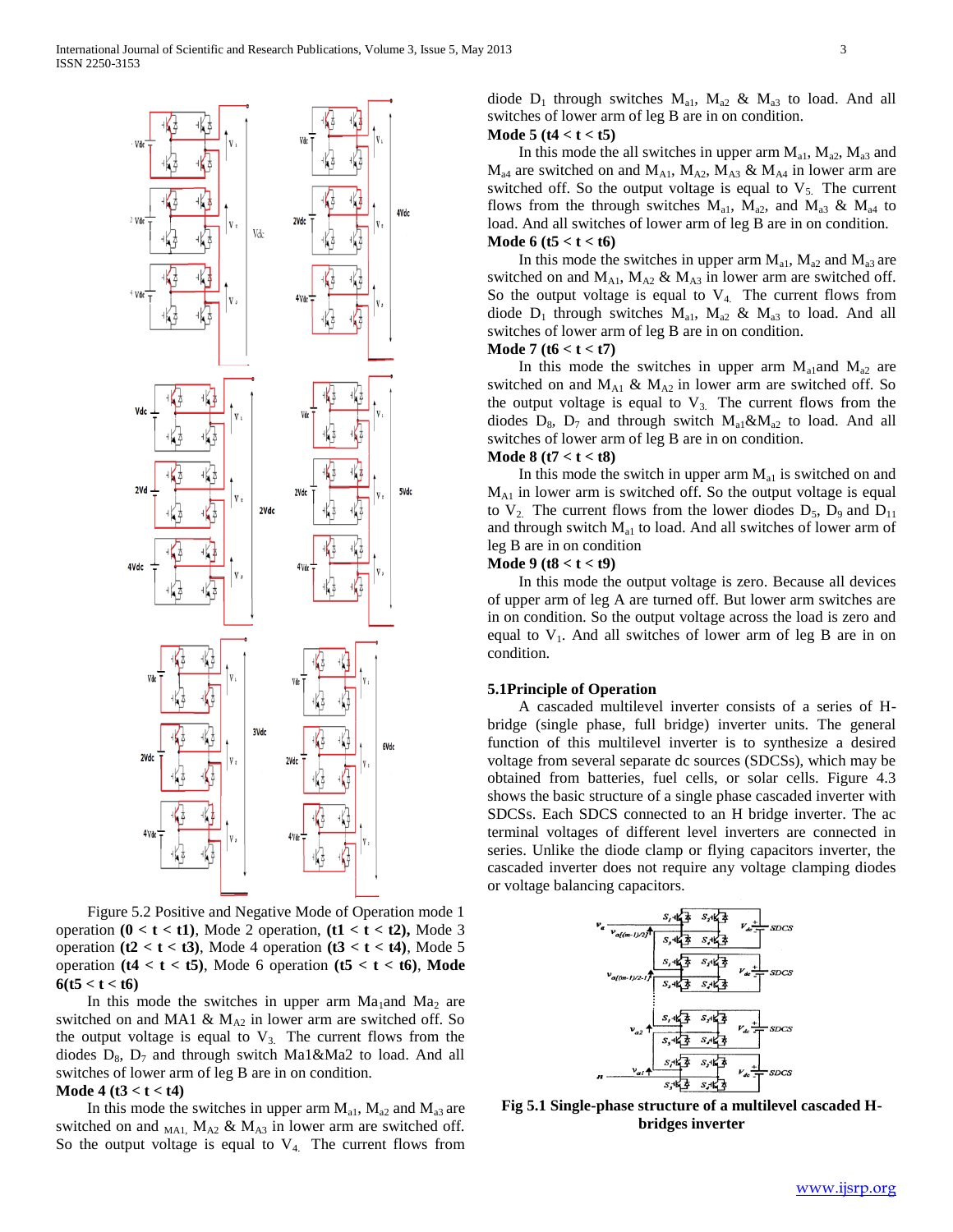One multilevel inverter topology incorporates cascaded single-phase H-bridges with separate dc sources (SDCSs) from the transformer secondary. This requirement makes renewable energy sources such as fuel cells or photovoltaic a natural choice for the isolated dc voltage sources needed for the cascade inverter. Fig 5.1 shows a single-phase structure of an m-level cascade inverter. Each SDCS is connected to a single phase fullbridge, or H-bridge inverter. Each inverter level can generate three different voltage outputs,  $+V_{dc}$ , 0, and  $-V_{dc}$ , by connecting the dc source to the ac output by different combinations of the four switches,  $S_I$ ,  $S_2$ ,  $S_3$ , and  $S_4$ .



**Fig 5.2 Waveforms and switching method of the 14-level cascade inverter.**

To obtain  $+V_{dc}$ , switches  $S_I$  and  $S_4$  are turned on. Turning on switches  $S_2$  and  $S_3$  yields  $-V_{dc}$ *.* By turning on  $S_1$  and  $S_2$ , or  $S_3$  and *S4,* the output voltage is 0. The ac outputs of each of the different full-bridge inverter levels are connected in series such that the synthesized voltage waveform is the sum of the inverter outputs. The number of output phase voltage levels *m* in a cascade inverter is defined by  $m = 2s+1$ , where s is the number of separate dc sources (photovoltaic modules or fuel cells). An example phase voltage waveform for an 14- level cascaded H-bridge inverter with *5* SDCSs and *3* full bridges is shown in Fig 4.3.1phase voltage  $V_{an} = V_{a1} + V_{a2} + V_{a3} + V_{a4} + V_{a5}$ . The output voltage of the inverter is almost sinusoidal, and it has less than 5% total harmonic distribution (THD) with each of H Bridge switching only at fundamental frequency.

The conducting angles,  $\theta_1$ ,  $\theta_2$ ,.....  $\theta$ s. can be chosen such that the voltage total harmonic distortion is a minimum. Normally, these angles are chosen so as to cancel the predominant lower frequency harmonics.

For the 14-level case in Fig. the  $5<sup>th</sup>$ ,  $7<sup>th</sup>$ ,  $11<sup>th</sup>$  and  $13<sup>th</sup>$ harmonics can be eliminated with the appropriate choice of the conducting angles. From Fig.5.2, note that the duty cycle for each of the voltage levels is different. If this same pattern of duty cycles was used continuously, then the level of voltage source would be required to generate much more power than the level-5 voltage source.

#### VI. HARMONIC ANALYSIS

 The proposed system analyses the frequency spectrum and voltage control. In conduction angle control the lower order harmonics are reduced. By adjusting the turn on angle to various levels, it is possible to reduce the lower order harmonics and the efficiency, power factor is improved. The Fourier expression is also obtained for the output voltage of five-level inverter. For 14-echelon inverter

 α  $V_0$  (wt) =  $\Sigma$ (4Vdc/n $\Pi$ ) (cosn $\alpha_1$  + cosn $\alpha_2$  + cosn $\alpha_3$ +cosn $\alpha_4$ ) Sin n $\theta$ ………5.3

 $n = 1, 3, 5 \cdots$ 

Where  $V_{dc}$  is the supply dc voltage.

 In the above expression there are four angles related to output voltage. So it is possible to reduce four odd harmonics. Because even harmonics are not present in output voltage. But our aim is to control the output voltage and reduction of harmonics. From the above expression four equations are formed and the four angles are found.

 If the no of levels are increased it is not easy to find the switching angles to remove particular order of harmonics. For that elimination theory is used. The modulation index is chosen as 0.8 for low THD. In 14- level inverter, to reduce the LOH from the output voltage, the turn-on angles are calculated from the output voltage equation. To reduce the lower order harmonics  $5<sup>th</sup>$ ,  $7<sup>th</sup>$  and  $11<sup>th</sup>$  in the proposed system, the conduction angle is found by solving the following equation.

#### VII. PROPOSED HARMONIC REDUCTION TECHNIQUE

 There are four equations to find the angles to reduce LOH especially  $5<sup>th</sup>$ ,  $7<sup>th</sup>$  and  $11<sup>th</sup>$  in the output voltage. At the same time we can control the required output RMS voltage using the equation 5.4The other equations5.5, 5.6and 5.7are used to reduce the fifth, seventh and eleventh order harmonics. Totally the THD is reduced.

The four equations are Cosα1+Cosα2+Cosα3+Cosα4 =m ………… 7.1 Cos5α1+Cos5α2+Cos5α3+Cos5α4 =0 ………7.2  $Cos7\alpha_1+Cos7\alpha_2+Cos7\alpha_3+Cos7\alpha_4 = 0$  ... 7.3 Co115α<sub>1</sub>+Cos11α<sub>2</sub>+Cos11α<sub>3</sub>+Cos11α<sub>4</sub>=0.7.4

 Using MathCAD program, the conduction angles were found to satisfy the above equations and they are  $\alpha_1 = 12.834^\circ$ ;  $\alpha_2 = 29.908^\circ$ ;  $\alpha_3 = 50.993^\circ$ ;  $\alpha_4 = 64.229^\circ$ ; The total harmonic distortion is defined as

$$
\begin{array}{ll}\n & \cdots \\
\text{THD} = & \sqrt{(V_3^2 + V_5^2 + V_7^2 + \dots + V_{31}^2)} \\
 & \cdots \\
 & \ddots \\
 & \ddots \\
 & \ddots\n\end{array}
$$
\n
$$
\begin{array}{ll}\n & \text{7.5} \\
 & \text{8.1} \\
 & \text{9.1} \\
 & \text{10.1} \\
 & \text{11.1} \\
 & \text{12.1} \\
 & \text{13.1} \\
 & \text{14.1} \\
 & \text{15.1} \\
 & \text{16.1} \\
 & \text{17.2} \\
 & \text{18.1} \\
 & \text{19.1} \\
 & \text{10.1} \\
 & \text{11.1} \\
 & \text{12.1} \\
 & \text{13.1} \\
 & \text{14.1} \\
 & \text{15.1} \\
 & \text{16.1} \\
 & \text{17.2} \\
 & \text{18.1} \\
 & \text{19.2} \\
 & \text{19.3} \\
 & \text{10.1} \\
 & \text{10.1} \\
 & \text{11.1} \\
 & \text{12.1} \\
 & \text{13.1} \\
 & \text{14.1} \\
 & \text{15.1} \\
 & \text{16.1} \\
 & \text{17.2} \\
 & \text{18.1} \\
 & \text{19.2} \\
 & \text{19.3} \\
 & \text{10.1} \\
 & \text{10.1} \\
 & \text{11.1} \\
 & \text{12.1} \\
 & \text{13.1} \\
 & \text{14.1} \\
 & \text{15.1} \\
 & \text{16.1} \\
 & \text{17.2} \\
 & \text{18.1} \\
 & \text{19.2} \\
 & \text{19.3} \\
 & \text{10.1} \\
 & \text{10.1} \\
 & \text{11.1} \\
 & \text{12.1} \\
 & \text{13.1} \\
 & \text{14.1} \\
 & \text{15.1} \\
 & \text{16.1} \\
 & \text{17.2} \\
 & \text{18.1} \\
 & \text{19.2} \\
 & \text{10.1} \\
 & \text{11.1} \\
 & \text{12.1} \\
 & \text{13.1} \\
 & \text{14.1} \\
 & \text{15.1} \\
 & \text{16.1} \\
 & \text{17.2
$$

#### VIII. SIMULATION RESULTS

 The simulation result shows that the developed 14-echelon PWM inverter has many merits such as reduces number of switches, lower EMI, less harmonic distortion and the THD of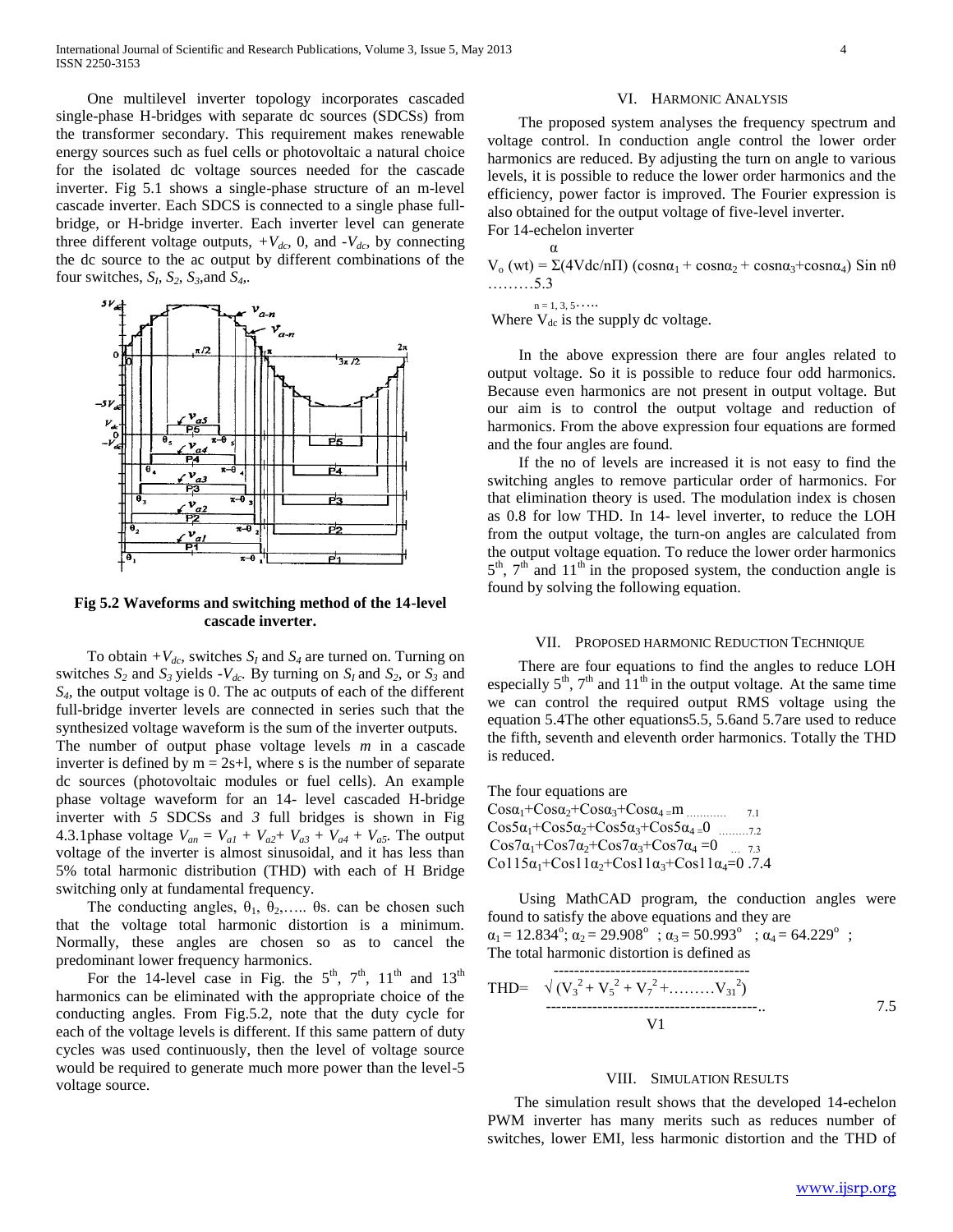the proposed inverter is consider by alleviated and the dynamic response are also improved significantly.

# The simulation result proposed to minimize the THD. With using of reduced low number switches. The voltage of DC link for each H-bridge units is considered to be  $V_1 < V_2 < V_3$ , and simulation is done The simulation result shown in single & three phase and compare THD .the simulation result shows that FFT Analysis to find the THD. The first simulation result was minimizing single phase 14 – level HCMLI the THD level was 15.16%. The Second Simulation result was minimizing three phase 14 – level HCMLI the THD level was 13.74%. So three phase total harmonics distortion is very less 1.42%. Main advantages of project thus proposed inverter involves many advantages over the convention inverter.

 The study can further be investigated by employing control schemes to have higher dynamic response and by using high level inverters.

## **8.1 Simulation Model (1Ф)**



**Fig 8.1 Single Phase 14 –echelon Cascaded Multilevel Inverter**

## **8.2 Simulation Output Diagram**



**Fig8.2Simulation Output**





**Fig 8.3 Total Harmonic Distortion (THD)**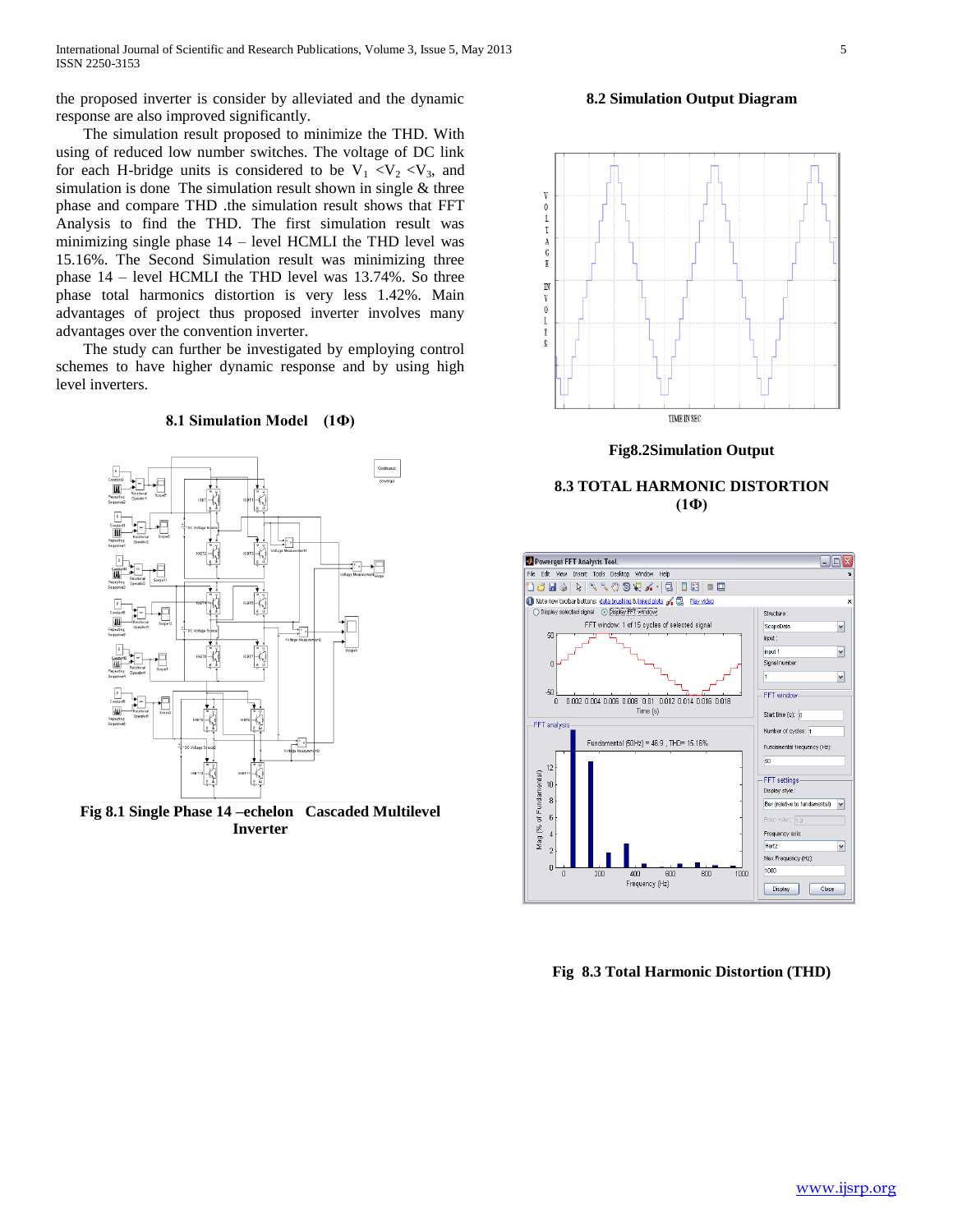# **8.4 Simulation Model (3 Ф)**



**Fig 8.4 Three Phase 14 –level CMLI**

**8.5 Simulation Output Diagram (3ф)**





# **8.6 Total Harmonic Distortion (3 Ф)**



**Fig 8.6Total Harmonic Distortion (3Ф)**

| s.no | Order<br>- of<br><b>Harmonics</b> | <b>Frequency</b><br>in $HZ$ | <b>Harmonics</b><br>$in\%$ |
|------|-----------------------------------|-----------------------------|----------------------------|
| 1.   | 3 <sup>rd</sup>                   | 150                         | 12.07%                     |
| 2.   | 5 <sup>th</sup>                   | 250                         | 1.95%                      |
| 3.   | 7 <sup>th</sup>                   | 350                         | 2.84%                      |
| 4.   | <b>gth</b>                        | 450                         | 0.41%                      |
| 5.   | 11 <sup>th</sup>                  | 550                         | $0.06\%$                   |
| 6.   | $13^{\text{th}}$                  | 650                         | 0.41%                      |
| 7.   | $15^{\text{th}}$                  | 750                         | $0.55\%$                   |
| 8.   | 17 <sup>th</sup>                  | 850                         | $0 - 22%$                  |
| 9.   | 19 <sup>th</sup>                  | 950                         | $0.17\%$                   |
|      |                                   | <b>TOTAL</b>                | 15.16%                     |

**Table:1 Single phase 14 echelon CMLI**

# **Three Phase 14-Echelon CMLI**

| s.<br>$\bf{no}$ | Order<br>of<br><b>Harmonics</b> | <b>Frequency</b><br>in $HZ$ | <b>Harmonics</b><br>$in\%$ |
|-----------------|---------------------------------|-----------------------------|----------------------------|
| 1.              | 3 <sup>rd</sup>                 | 150                         | 11.70%                     |
| 2.              | 5 <sup>th</sup>                 | 250                         | 1.73%                      |
| 3.              | $\boldsymbol{\tau}$ th          | 350                         | $0.44\%$                   |
| 4.              | $\mathbf{q}^{\text{th}}$        | 450                         | 0.21%                      |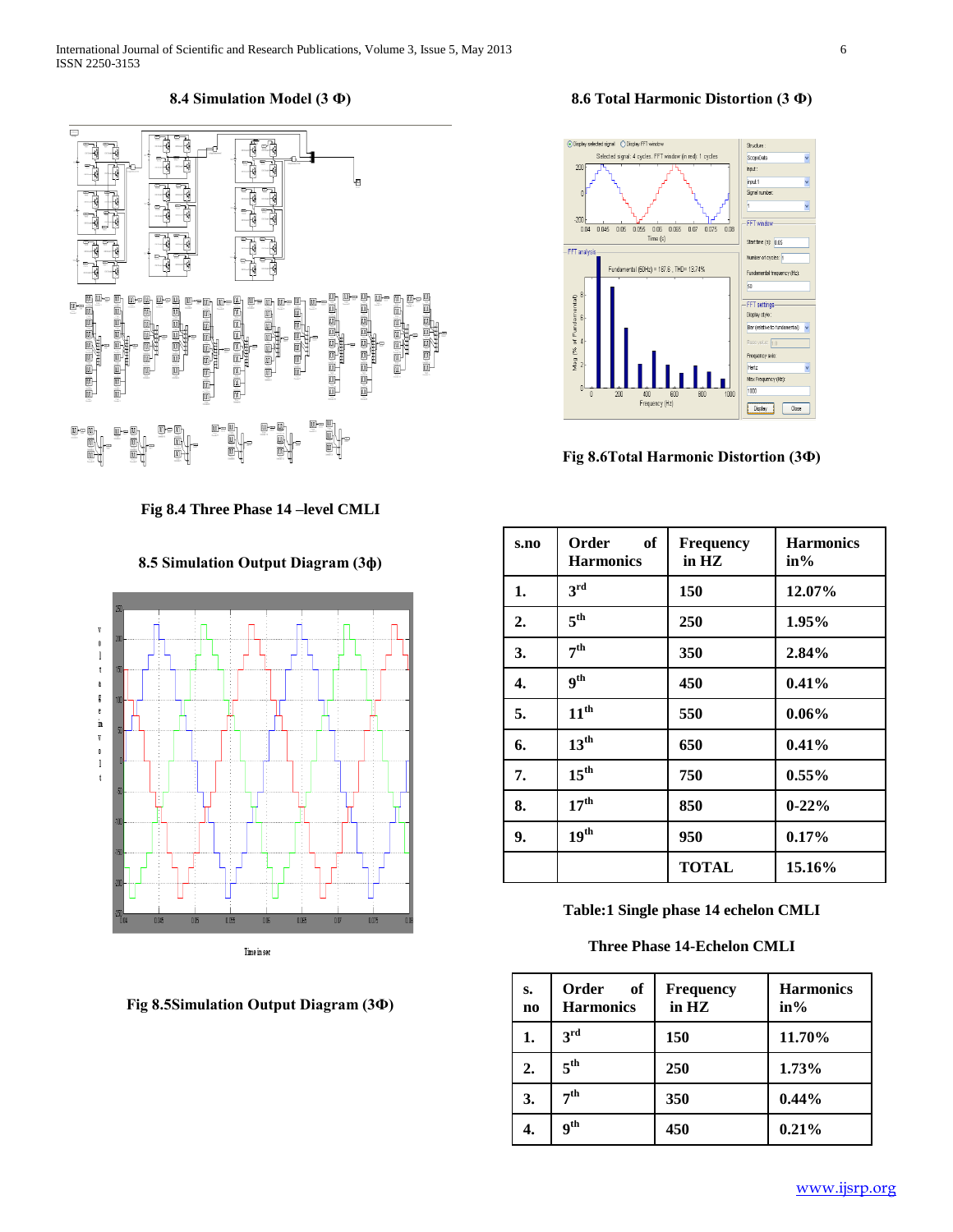| 5. | $11^{\text{th}}$ | 550          | 0.06%  |
|----|------------------|--------------|--------|
| 6. | $13^{\text{th}}$ | 650          | 0.41%  |
| 7. | $15^{\text{th}}$ | 750          | 0.10%  |
| 8. | 17 <sup>th</sup> | 850          | 0.22%  |
| 9. | 19 <sup>th</sup> | 950          | 0.02%  |
|    |                  | <b>TOTAL</b> | 13.74% |

#### **Table: 2Three phase 14 echelon CMLI**

## IX. CONCLUSION

 This paper is mainly focused on, to reduce Total Harmonic Distortion (THD) and number of switch & improve output voltage level. In conventional method, used 11- echelon Inverter with 5 H-Bridge circuits. In proposed method we implied a 14 echelon Inverter with 3 H-Bridge circuits. By using this proposed idea it minimizes the high total harmonic distortion through the appending of echelons. In this paper both single and three phase total harmonic distortion has minimized. Simulation result is providing for a 14-level cascade H-bridge inverter to validate the accuracy of computational result. Single and Three phase simulation result was minimizing 14 – level HCMLI the THD level was 15.16%&13.74%. Comparison of result with active harmonics elimination techniques shows that the total harmonics distortion and switching frequency of output voltage decreased dramatically

#### **REFERENCES**

- [1] Mehdi Abolhassani, Senior Member, IEEE, "Modular Multipulse Rectifier Transformersin Symmetrical Cascaded H-Bridge Medium Voltage Drives"IEEE transactions on power electronics, vol. 27, no. 2, February 2012
- [2] Ayoub Kavousi, Behrooz Vahidi, Senior Member, IEEE, Reza Salehi, Mohammad Kazem Bakhshizadeh,Naeem Farokhnia, Student Member, IEEE, and S. Hamid Fathi, Member, IEEE ,"Application of the Bee Algorithm for Selective Harmonic Elimination Strategy in Multilevel Inverters. IEEE transactions on power electronics, vol. 27, no. 4, April 2012

"

- [3] Zhengming Zhao, Senior Member, IEEE, Yulin Zhong, Hongwei Gao, Senior Member, IEEE, Liqiang Yuan, Member, IEEE, and Ting Lu, Member, IEEE, "Hybrid Selective Harmonic Elimination PWM for Common-Mode Voltage Reduction in Three-Level Neutral-Point-Clamped Inverters for Variable Speed Induction Drives" IEEE transactions on power electronics.
- [4] Nima Yousefpoor, Seyyed Hamid Fathi, Member, IEEE, Naeem Farokhnia, Student Member, IEEE, and Hossein Askarian Abyaneh, Senior Member, IEE"THD Minimization Applied Directly on the Line-to-Line Voltage of Multilevel Inverters".IEEE transactions on industrial electronics, vol. 59, no. 1, January 2012 373
- [5] Youssef Ounejjar, Member, IEEE, Kamal Al-Haddad, Fellow, IEEE, and Louis A. Dessaint, Senior Member, IEEE"A Novel Six-Band Hysteresis Control for the Packed UCells Seven-Level Converter:Experimental Validation", IEEE transactions on industrial electronics, vol. 59, no. 10, October 2012
- [6] J. S. Lai and F. Z. Peng, "Multilevel converters—A new breed of power converters," IEEE Trans. Ind. Appl., vol. 32, no. 3, pp. 509–517, May/Jun.1996.
- [7] J. Rodr´ıguez, J. Lai, and F. Z. Peng, "Multilevel inverters: A survey of topologies, controls and applications," IEEE Trans. Ind. Electron., vol. 49,no. 4, pp. 724–738, Aug. 2002.
- [8] L. M. Tolbert, F. Z. Peng, and T. G. Habetler, "Multilevel converter for large electric drives," IEEE Trans. Ind. Appl., vol. 35, no. 1, pp. 36– 44,Jan./Feb. 1999.
- [9] J. Wang and F. Z. Peng, "Unified power flow controller using the cascade Multilevel inverter," IEEE Trans.Power Electron., vol. 19, no. 4, pp. 1077– 1084, Jul. 2004.
- [10] L. M. Tolbert and T. G. Habetler, "Novel multilevel inverter carrier-based PWM method," IEEE Trans. Ind. Appl., vol. 35, no. 5, pp. 1098– 1107,Sep./Oct. 1999.
- [11] M. Calais, L. J. Borle, and V. G. Agelidis, "Analysis of multi carrier PWM methods for a single-phase five-level inverter," in Proc. 32nd Annu. IEEE PESC, Jun. 17–21, 2001, vol. 3, pp. 1173–1178.
- [12] N. S. Choi, J. G. Cho, and G. H. Cho, "A general circuit topology of multilevel inverter," in Proc. 22nd Annu. IEEE PESC, Jun. 24–27, 1991,pp. 96–103.
- [13] G. Carrara, S. Gardella, M. Marchesoni, R. Salutari, and G. Sciutto, "A new multilevel PWM method: A theoretical analysis," IEEE Trans. Power Electron., vol. 7, no. 3, pp. 497–505, Jul. 1992.
- [14] A. Nabae and H. Akagi, "A new neutral-point clamped PWM inverter," IEEE Trans. Ind. Appl., vol. IA-17, no. 5, pp. 518–523, Sep./Oct. 1981.
- [15] J. Pou, R. Pindado, and D. Boroyevich, "Voltage-balance limits in fourlevel Diode-clamped converters with passive front end," IEEE Trans. Ind.Electron., vol. 52, no. 1, pp. 190–196, Feb. 2005.
- [16] S. Alepuz, S. Busquets-Monge, J. Bordonau, J. Gago, D. Gonzalez, and J. Balcells, "Interfacing renewable energy sources to the utility grid using a three-level inverter," IEEE Trans. Ind. Electron., vol. 53, no. 5,pp. 1504– 1511, Oct. 2006.
- [17] A. Nabae and H. Akagi, "A new neutral-point clamped PWM inverter," IEEE Trans. Ind. Appl., vol. IA-17, no. 5, pp. 518–523, Sep./Oct. 1981.

#### AUTHORS



**First Author** – Gnanavel .C was born in Erode in May 23rd, 1986. He graduated in 2007 from Anna University, Chennai and post graduated in 2010 from Anna University of technology, Coimbatore. He has 3 national conference papers to his credit and He has published two journals. Journal of Global Research in Computer Science and

International journal of advanced information sciences and technology. His currently working as Assistant Professor in the department of EEE at Vivekanandha College of Technology, Namakkal., Email Id: gnana2007@gmail.com



**Second Author** – **N.KamalaMoorthy** received his Bachelors Degree in Electrical and Electronics Engineering from Anna University, Chennai, India in the year 2008.and Masters Degree in Control and Instrumentation Engineering from Anna University of Technology, Coimbatore, India in the year 2011.

He is currently pursuing his Ph.D. at Anna University, Chennai. His research interest includes optimization of power system operation, dispersed generation and energy storage. At present, he is affiliated with the Center for Advanced Research, of Vivekanandha College of Technology for women, Tiruchengode. He has authored over 10 research papers in various International/National conferences, Journals and symposiums. His areas of interest include Transmission and Distribution,